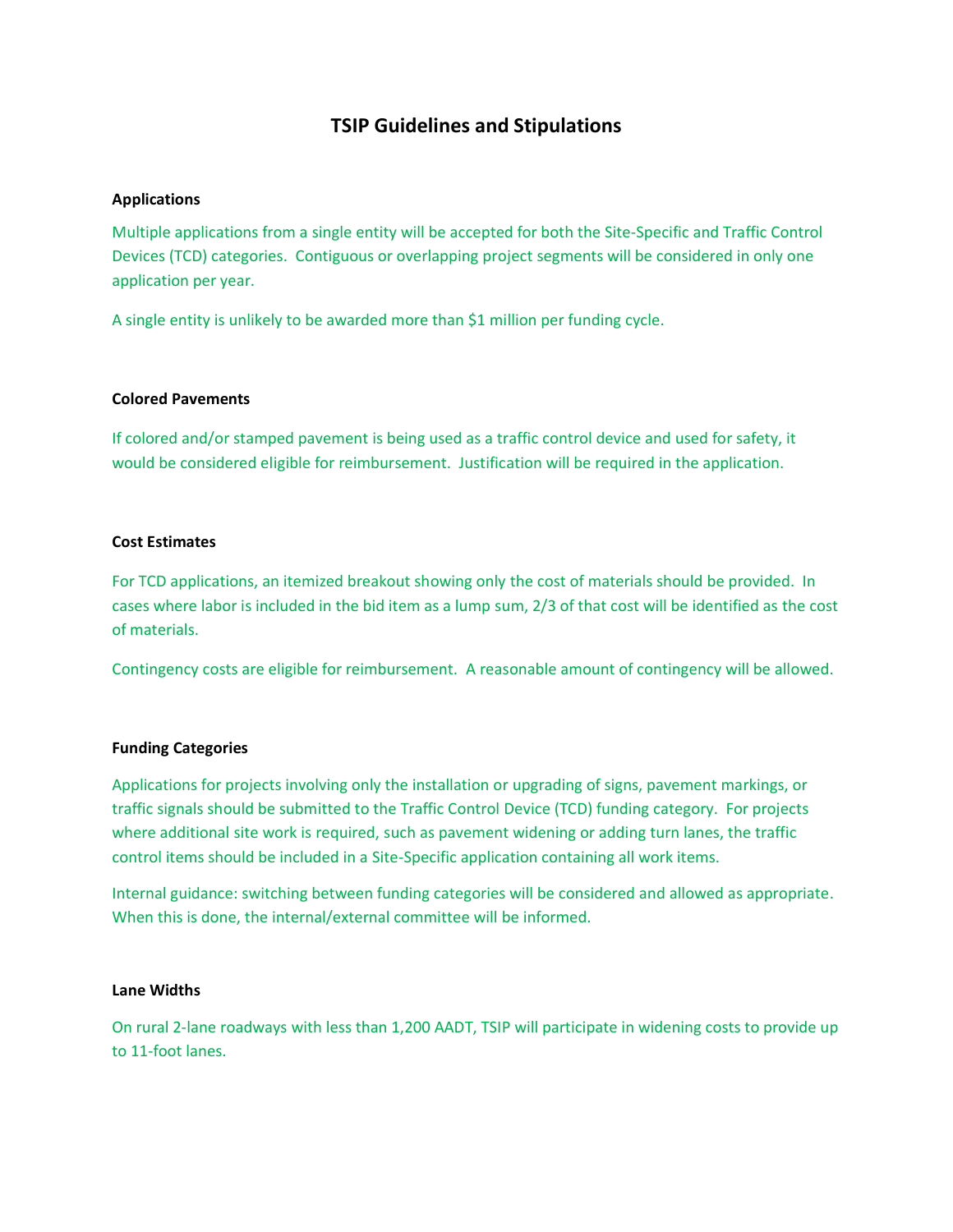On rural 2-lane roadways with 1,200 or greater AADT, TSIP will participate in widening costs to provide up to 12-foot lanes.

#### **Lettings and Reimbursements**

Regardless of category for projects that go through the letting process cannot be let until July  $1<sup>st</sup>$  of the award year. Funded projects must be let within 2 years of the beginning of the awarded state fiscal year. One 12-month extension will be granted upon request. Further extensions will require significant justification. Failure to expend funds in a timely manner may affect whether an entity receives funds in the future.

For projects that do not require a letting expenditures may start after commission approval with the understanding that reimbursement will be dependent on the content and approval of the agreement.

For all projects requests for reimbursement shall not be sent until after July 1<sup>st</sup> of the award year.

## **Maintenance**

Maintenance items are not eligible for reimbursement.

Examples include:

- Pavement patching
- Replacing damaged or obsolete guardrail in-kind
- Routine restoration of pavement markings in-kind

#### **Mobilization and Traffic Control**

For standalone projects, mobilization and traffic control costs will be fully eligible. If part of a larger project, then mobilization and traffic control participation will be proportional to the safety cost of the project divided by the total construction cost of the project.

#### **Paved Shoulders**

On 2-lane rural roadways with an AADT less than 1,200, TSIP will participate in up to 2-foot paved shoulders on the tangential segment and 4-foot paved shoulders in curves.

On 2-lane rural roadways with an AADT 1,200 or greater, TSIP will participate in up to 4-foot paved shoulders for the entire segment.

TSIP will not participate in paved shoulders wider than 4 feet.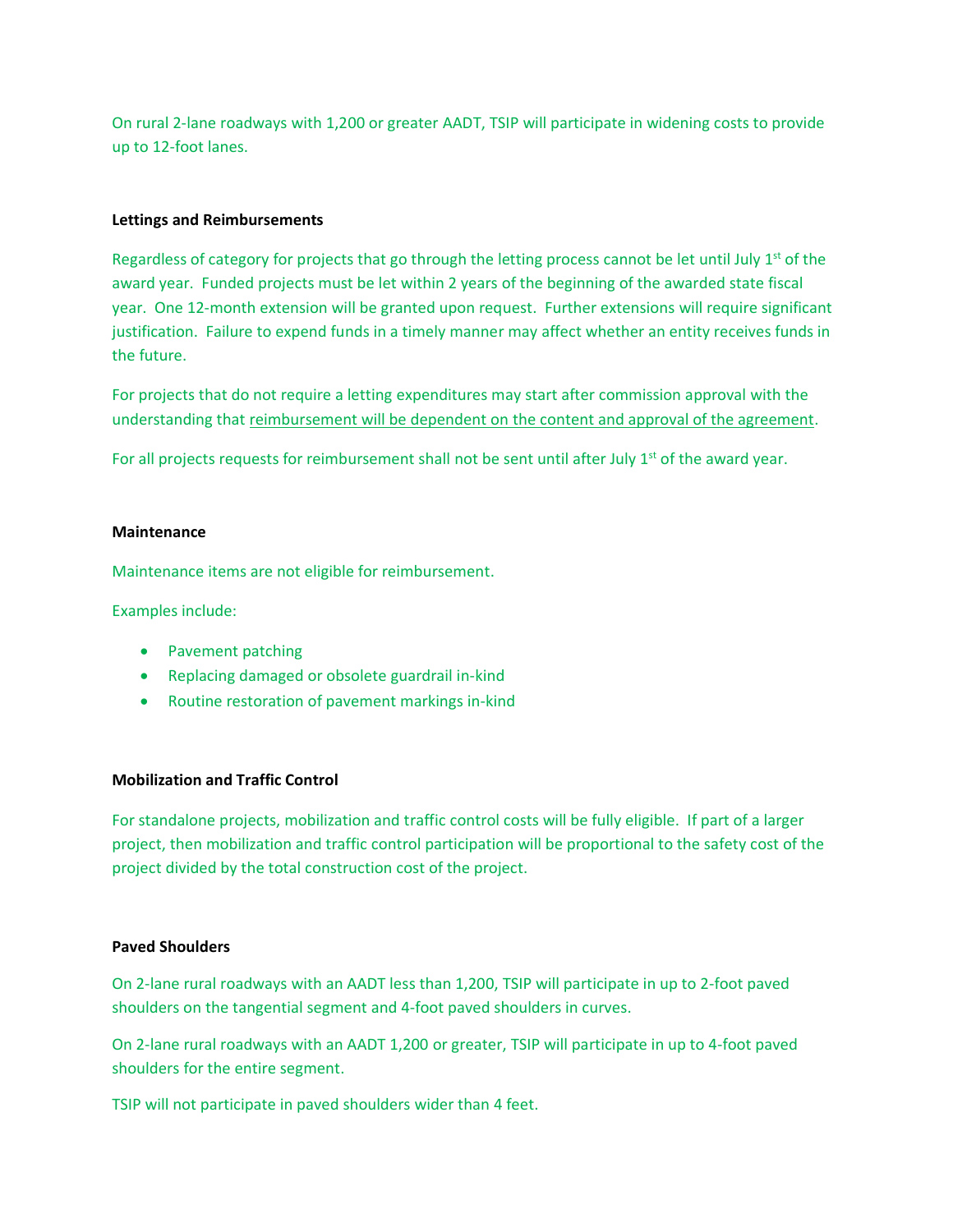## **Pavement Markings**

On 2-lane rural roadways, 6-inch edgeline markings will be required. Markings may be placed either in a groove or in a rumble strip.

High-performance markings will be considered for funding, but are not required.

#### **Rumble Strips**

Shoulder rumble strips must be placed on all new or existing rural roads with paved shoulders at least 2 feet wide. They may also be placed on roads with narrower shoulder widths, including roads without paved shoulders. In these situations, the width of the rumble strip may be reduced and/or combined with a pavement marking.

The preferred width of shoulder rumble strips is 12 inches. The minimum recommended width is 8 inches.

For 2-lane rural roadways with a final lane width of 12 feet, shoulder rumble strips AND centerline rumble strips shall be included.

For 2-lane rural roadways with a final lane width less than 12 feet but at least 11 feet, shoulder rumble strips OR centerline rumble strips shall be included. Both would be preferred, but only one is required.

#### **Safety Edge**

Safety edge will be required on all rural projects that include a newly paved surface, except where paved shoulders are 4 feet or wider.

#### **Signal Warrants**

Signal warrants will be required as part of TCD and Site-Specific project applications. Warrants should be evaluated using current traffic volumes, but consideration may be given to warrants analyses using 5 year design volumes. If the signal is not warranted TSIP will not participate.

Traffic volumes within the last 5 years must be used in the warrant analysis.

#### **Thin Overlays**

Thin overlays are a common strategy used to provide a "clean slate" for the application of a new pavement marking configuration. When used as an integral part of a project for the betterment of a road such as converting a 4-lane undivided roadway to a 3-lane roadway, costs for an overlay of up to 2